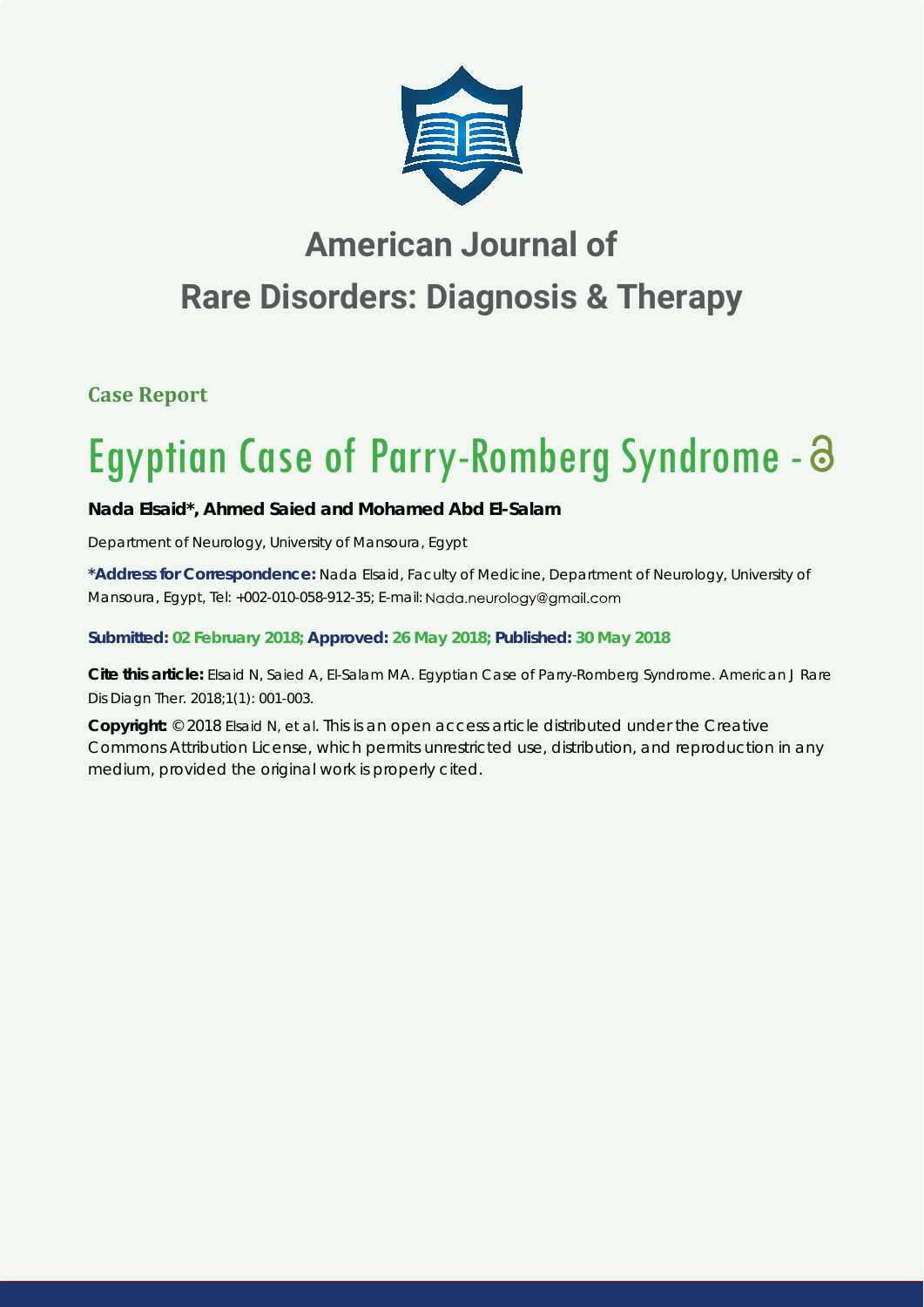# **ABSTRACT**

Hemifacial atrophy aka Parry-Romberg syndrome is an idiopathic neurodegenerative disease characterized by insidious onset and gradually progressive course of atrophy of one side of the face. Several causes were proposed for its pathogenesis but malformation of cerebral sympathetic nervous system disturbing the fat metabolism has been proposed as a primary cause. The relation between Parry-Romberg Syndrome and localized scleroderma is debatable. Several associated conditions have been reported; alopecia and pigmentation of the involved skin, ocular disorders in 10- 35% of cases; neurologic disorders as focal epilepsy, headache and paroxysmal trigeminal neuralgia. The objective of this work is to discuss the general characteristics, etiology, physiopathology, differential diagnosis and treatment of progressive hemifacial atrophy through the presentation of a clinical case.

**Keywords:** Hemifacial atrophy; Parry-Romberg syndrome; Neck atrophy; Scleroderma

# **INTRODUCTION**

Hemifacial atrophy aka Parry-Romberg syndrome is an idiopathic poorly understood neurodegenerative disease named after the 2 physicians who first reported this syndrome  $[1,2]$ .

It is characterized by insidious onset and slowly progressive course of atrophy of one side of the facial structures including skin, muscles, and bones [3]. The extent of the atrophy is usually limited to unilateral facial affection, and the ipsilateral involvement of body is rare. Bilateral facial involvement was described in 5% to 10% of cases [4]. Typically, the onset of this disease starts insidiously within the first or the second decade of life with slowly progressive course over years and, then, it stabilizes. Earlier onset is associated with bigger consequences [4]. Atrophy that starts late in the  $2<sup>nd</sup>$  decade of life is less remarkable because facial growth is almost complete. These outstanding cosmetic troubles impact the patients' self-identity and psyche [5,6].

The other common features of this syndrome are the enophthalmos, the deviation of the angle of the mouth and nose to the diseased side. Several associated conditions have been reported; alopecia and pigmentation of the involved skin, ocular disorders in 10-35% of cases; neurologic symptoms as focal epilepsy, headache and paroxysmal trigeminal neuralgia. Oral manifestations may include hemiatrophy of the lip and tongue, short mandibular body and/or ramus of the mandible, delayed tooth eruption, and malformed tooth roots [3,7].

### **CASE REPORT**

In 2016, an 11 years old male patient was admitted to our department for assessment of progressive right facial atrophy of 4 months duration.

#### **History**

The patient and his relatives started to recognize facial asymmetry since 2 months. It was not associated with weakness of facial muscles (patient was able to raise his eyebrows, close his eyelids, blow his check), not associated with weakness of the muscles of mastication (patient was able to open and close the mandible, and able to perform side to side mandibular movements). The condition was not associated with sensory manifestations along the trigeminal distribution or any manifestations suggesting other cranial nerve affection. There were no symptoms suggestive of motor or sensory system affection involving upper and lower limbs. No history of seizures or loss of consciousness.

Past medical history, developmental history and review of his systems were unremarkable.

#### **Examination**

During the physical examination, it was noted that this patient presented facial asymmetry with a marked atrophy of the right side of the face, with deviation of lips and nose towards the right side, with an evident demarcation line between both sides (coup de sabre) in the right side of mandibular mentum region, extending upward to involve lips and nose producing marked depression. It was associated with wasting in the right side of the neck with no weakness. Mild right eye enophthalmy was noted (figure1). No associated hyperpigmentation on the affected skin or alopecia. Intraorally inspections showed no tongue atrophy or deviation. No atrophy noted in upper or lower limbs. Neurological examination was otherwise normal.

#### **Work up**

Radiological assessment via plain X-rays and Computed Tomography (CT) head scans showed no abnormalities. AntidsDNA, anti-single-stranded DNA (anti-ssDNA), Anticentromere (ACA) and Antinuclear (ANA) were negative. Rheumatoid Factor (RF) was also negative. Nerve conduction study of the facial nerve showed evidence of right facial nerve neuropathic affection with evidence of regeneration.

# **DISCUSSION**

Progressive hemifacial atrophy, as described in the case above, is a rare idiopathic degenerative condition affect not only the esthetic, but also the functionality of the attained hemiface.

Several causes were proposed for its pathogenesis but malformation of cerebral sympathetic nervous system disturbing the fat metabolism has been proposed as a primary cause  $[8,9]$ . The atrophic disease process was also proposed to follow the pattern of trigeminal nerve innervation [10]. The presence of autoantibodies



**Figure 1:** Evident atrophy of the right side of the face with labial and nasal deviation to the right side, evident demarcation line between both sides (coup de sabre), with mild enophthalmy, and atrophy of the right side of the neck.